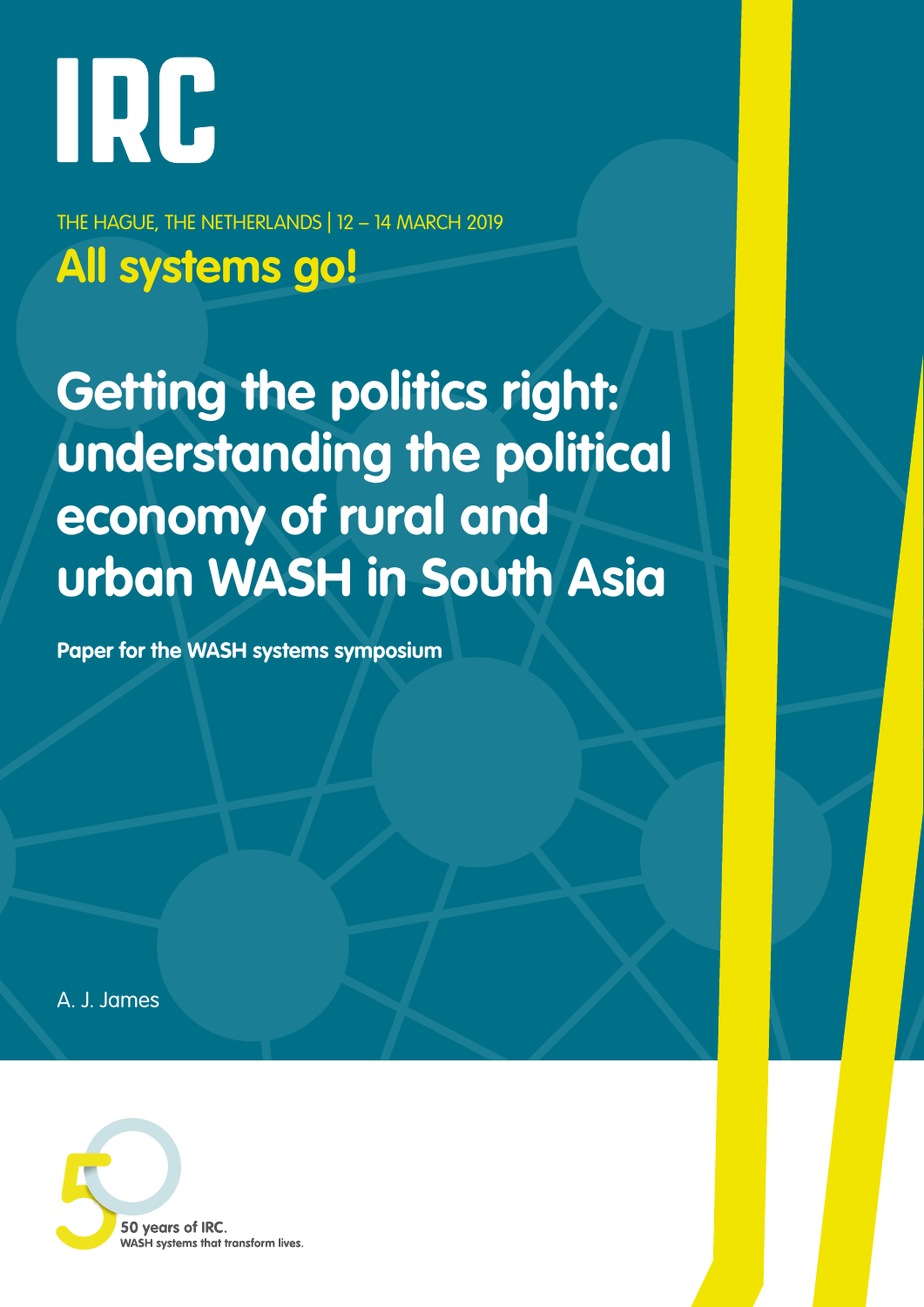## **© 2019, IRC**

This paper was drafted by A. J. James for the All systems go! WASH systems symposium, The Hague, The Netherlands, 12-14 March 2019.

Cite this publication as follows. James, A. J., 2019. Getting the politics right: understanding the political economy of rural and urban WASH in South Asia.

For all proceedings of the All systems go! WASH systems symposium, please check https://www.ircwash.org/proceedings

We grant permission for individuals and organisations to share and adapt this material, in whole or in part, for noncommercial use, educational, scientific or development-related purposes, provided that the appropriate and full citation is given. This publication is licensed under a Creative Commons Attribution-NonCommercial-ShareAlike 3.0 Netherlands License. View the terms of the license here: https://creativecommons.org/licenses/by-nc-sa/3.0/nl/deed.en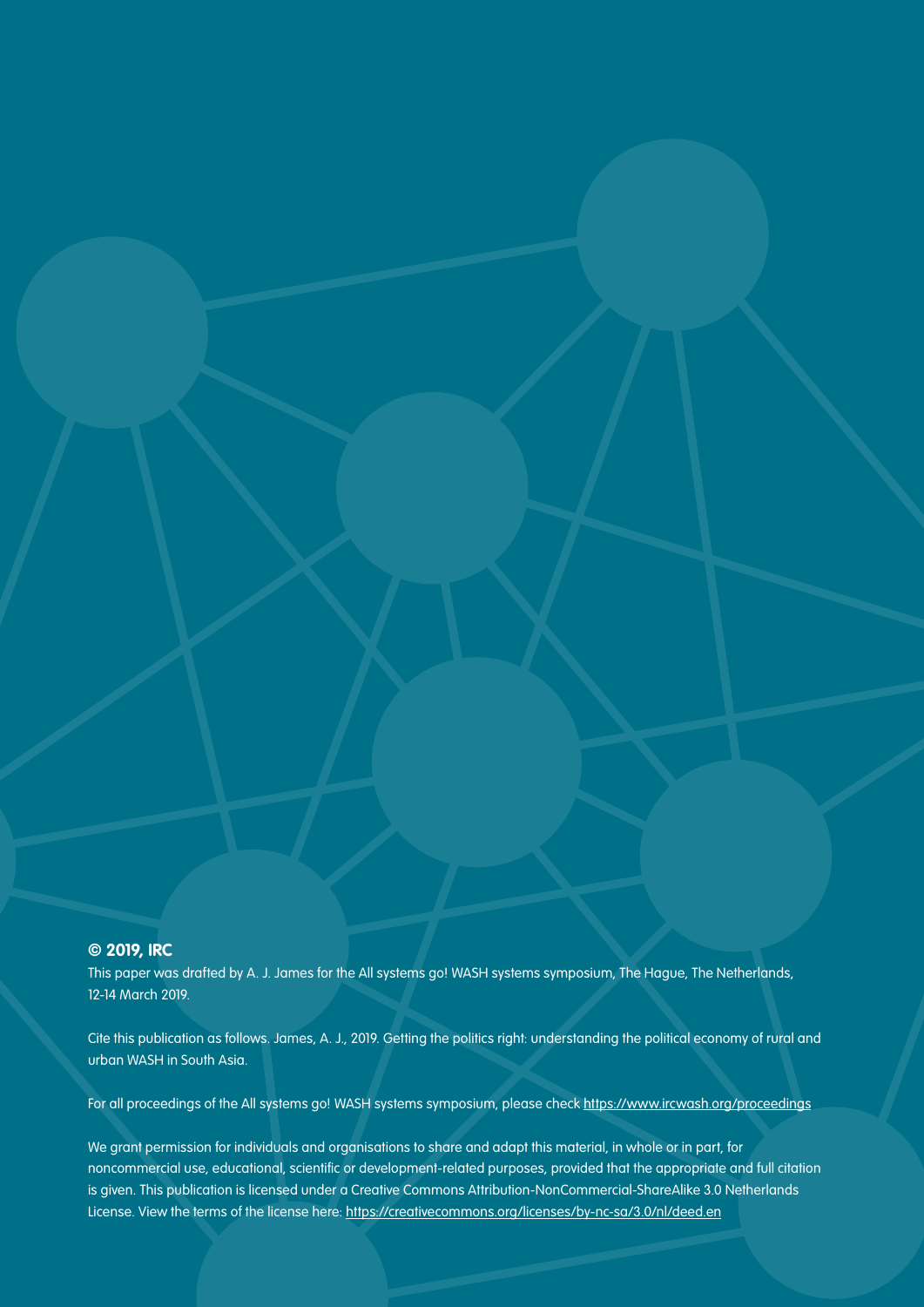**Abstract:** Politicians are often ignored by development practitioners responsible for planning and implementing donor-assisted WASH projects in developing countries, who view them as corrupt, capricious, self-serving, uninformed and moved by short-term electoral gains. They focus their attention, instead, on receptive bureaucrats who appear to be the antithesis of politicians: suave, educated, perceptive, receptive and anglicised.

Politicians, however, shape the destinies of countries in more ways than we know, largely because development sector professionals – especially foreigners – are unaware of the influence they actually have on a country's development. Many professionals feel they know what's best for the country and they only need funding and formal permission to implement their ideas. They do not realise these may not only be inappropriate recommendations in the country's context, but that bureaucrats and politicians may have real solutions and are more entitled to feeling responsible for the welfare of their own country.

Given this scenario, it is useful for us development sector practitioners to understand why people do what they do (especially politicians and those who vote for them) and how to provide them the right incentives so they do what we want them to do, such as support WASH policies, behaviour change programmes and investment in WASH systems. While Political Economy Analysis (PEA) systematically studies these compulsions, it is often done separately and not with the intention of directly influencing intervention and activity planning. This paper shows, with real-life examples, how PEA can be used in practical ways in WASH system planning and promotion.

the short-term winds of political fortune than by sagacious long-term perspectives of their constituencies. At best, they are viewed as people whose blessings are needed to kick-start or trouble-shoot projects (invited to inaugurate the First Multi-Stakeholder workshop or an international conference) or who need to be taken on foreign junkets (shopping trips for their wives) in exchange for later support for the project. Attention is focused, instead, on receptive bureaucrats who often appear the anti-thesis of the politician: suave, educated, perceptive, receptive and anglicised.

Politicians, however, shape the destinies of countries in more ways than we know, largely because development sector actors are rarely aware of how political systems and procedures work, and how much influence they actually have on a country's development. Given that many development sector actors feel that they know what's best for the country – and only need the funding and the formal permission to implement their ideas – it may come as a pleasant surprise that bureaucrats and politicians also have the same feelings! And, given that they run the country, they are probably more entitled to those feelings than we are.

Given this scenario, it is probably useful for us development sector practitioners and professionals to take a step back, understand why people do what they do (especially politicians and those who vote for them) and then figure out how to provide the right incentives for them to do what we want them to do such as support WASH policies, behaviour change programmes and investment in WASH systems.

Political Economy Analysis (PEA) is a systematic study of these compulsions but these are often done in a disjointed fashion and without the intention of directly influencing intervention and activity planning. Accordingly, using real-life examples, this paper tries to show how PEA can be used in practical ways in WASH system planning and promotion.

# **Political engagement is critical to effective WASH**

Politicians are often ignored by those planning and implementing donor-assisted WASH projects in developing countries. They are viewed as being corrupt, capricious, grasping, self-serving and uninformed, moved more by

## **Understanding political influence**

Three examples from India may help to clarify the extent to which politicians can influence WASH performance on the around.<sup>1</sup>

<sup>1</sup> All three examples are from the World Bank supported study on Gender and Social Inclusion in Urban Water Supply and Sanitation in 200 slums in Pune and Gwalior cities in India, which also reviewed 10 major initiatives in urban WASH in India (see James, 2014).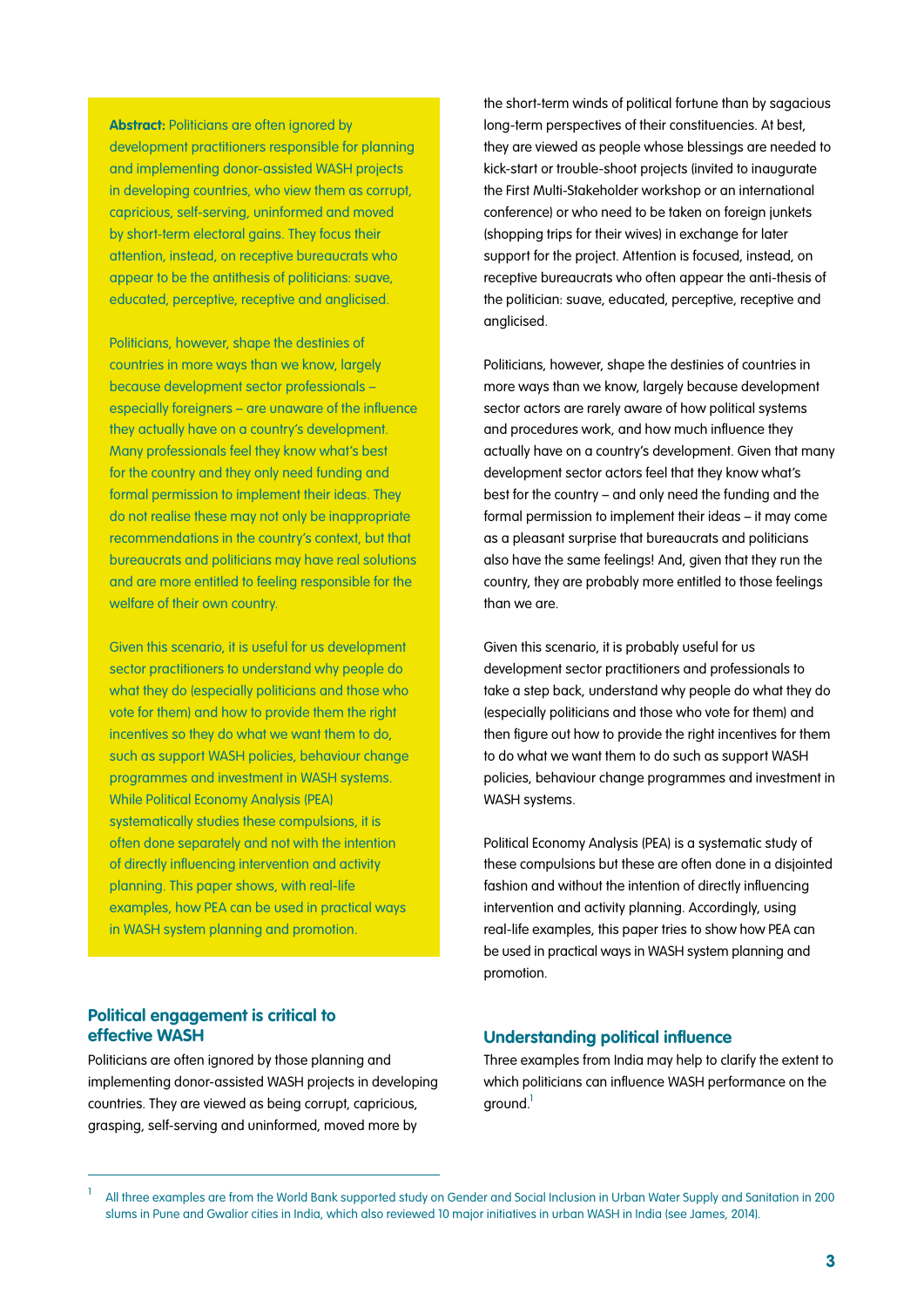#### **Facilitating WatSan in Pune slums**

Dwellers in the 1,300 odd slums in Pune city can call their local Ward Councillor in case they have any problem with the water supply and toilets in their houses or the public taps and public toilets installed and maintained by the Pune Municipal Corporation (PMC). The Councillors then call the PMC staff to ensure that the problem is sorted out within 24 hours. This was not always the case and WatSan issues were major problems in these slums, just like in any other city in India. But because aspiring Councillors talked to slum dwellers – and discovered that they could win their political allegiance by ensuring that their WatSan issues were sorted out – this is a major win for Pune slums.

Unfortunately, however, few local councillors in other cities have made the simple connection between providing good WASH facilities and votes!

#### **Stealing a promising initiative in Trichy slums**

An astute City Police Chief who told his Mayor in 2000 that a growing law-and-order problem in the slums of Tiruchirapalli town (or Trichy for short) was largely due to poor lighting and poor sanitation facilities started a fascinating and celebrated initiative in urban sanitation in Trichy town. The Mayor asked three local NGOs (including SCOPE and Gramalaya) working with WaterAid on WASH to help him sort out the problem. Within a year, 25 Community Managed Toilets (CMTs) had been built by the NGOs; another 75 had been built by the government; and NGOs had trained users (largely women) in all 100 community toilets to operate these CMTs (under the World Bank supported Tamil Nadu Urban Development Programme (TNUDP) Phase I). Using the same model, the Tiruchirapalli City Corporation (TCC) increased the number of CMTs to more than 160. It paid for the construction, rehabilitation and repairs of CMTs, and provided subsidised electricity and water. The NGOs formed and trained Sanitation and Hygiene Education (SHE) teams of self-help group (SHG) women to run and maintain the toilets and conducted intensive awareness campaigns through door-to-door meetings, focus group discussions (FGDs), cultural programmes and street plays. The local community was happy to pay a nominal fee to use the toilets. By 2011, there were 167 CMTs, but only 67 of these were maintained by SHG women – while 30 were being run by some NGOs (including those set up and run by local politicians), and 70 had been given to private contractors (many operating under the patronage of local politicians).

SHGs were widely seen as becoming 'prosperous' from community collections – and were seen spending the money on celebrating festivals in the slums. A certain set of TCC Corporators staged street protests on why the poor were being made to pay user charges and instigated covert resistance among slum dwellers to paying user charges in slums with new CMTs. Subsequently, the Councillors changed tack and sought to construct and take over the CMTs. Once CMTs are constructed, the Councillors either appoint their own persons to collect user charges or they make arrangements with other NGOs to be paid a share from the daily collections.

Thus, although a political initiative started a successful collaborative initiative between elected representatives, the bureaucracy, NGOs, a donor agency and the local community, its unexpected prosperity proved too much of a temptation for the local politicians to pass up!

#### **Deliberately neglecting public toilets in Gwalior city**

A concerted effort by UN-HABITAT, the Asian Development Bank (ADB), Water Aid, a local NGO called Sambhav, and the Gwalior Municipal Corporation (GMC) saw the start of the Slum Environmental Sanitation Initiative (SESI) in 2005, to provide community toilets for about 5,000 households that lacked access to a water supply and sanitation infrastructure in the 16 worst slums of Gwalior city. Slum communities were mobilised over several visits, self-help groups were formed, training was conducted, education campaigns organised in schools, exposure visits made to Trichy, and by 2008, tripartite MoUs to maintain the CMTs built by the GMC were signed by the women's groups (called Nirmal Samitis or Cleanliness Councils). Unlike in Trichy, however, the GMC refused to provide any further hardware support to the CMTs after handing over the newly constructed (or rehabilitated) CMTs to the groups – although it agreed to set up Revolving Funds to maintain the CMTs.

Over time, the 20 CMTs deteriorated due to heavy usage and the lack of adequate maintenance. There were two reasons for this. One, no one in the newly-constituted GMC seemed to be aware of the Revolving Funds or how they were to be used. And two, the 'original purpose' of the funds – that is, to support the costs of building household toilets or laying new sewer pipes – was considered accomplished, after which the funds were closed and the money reallocated. Using these funds to maintain CMTs would have required administrative approval but, without institutional memory (given the transfers of officials and the movement of elected representatives), the original purpose was lost.

An acute example was the CMT in Laxmanpura slum. Despite Laxmanpura being declared open-defecationfree (ODF) in 2008 and winning the National Water Award for Urban Sanitation that year (and being well-covered in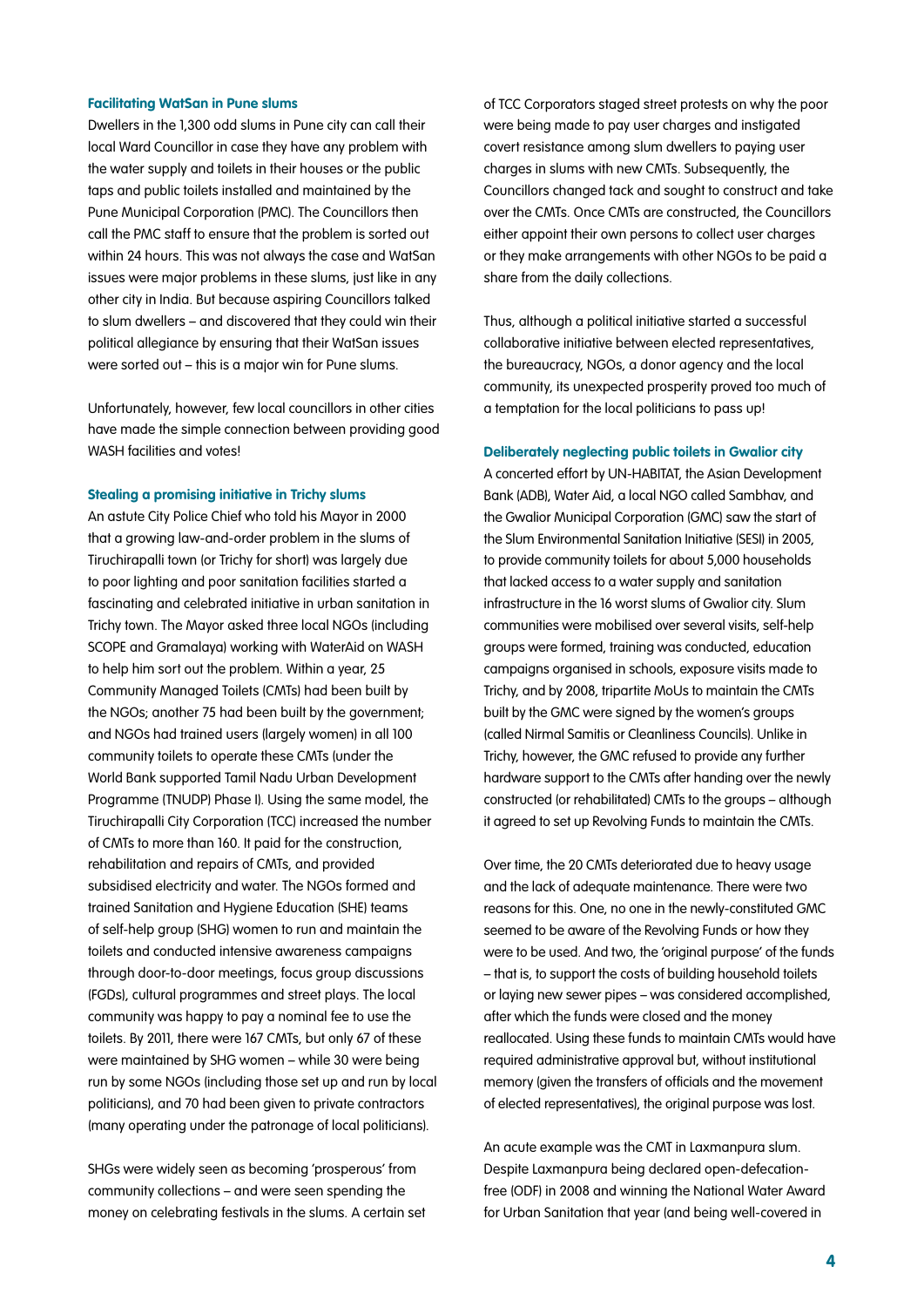the media in 2008 and 2009), the CMT was subjected to systematic neglect: It occupied prime urban land at the heart of the city and had therefore attracted the attention of local political interests. The street lights were first damaged, then the indoor lights and the window panes were broken – all of which alarmed the women users, who consequently reverted to open defecation. Then the water supply was disrupted, and repairs postponed, causing the toilet to smell, and finally even the hardiest of male users were dissuaded from using it. It was then publicised as an 'eyesore' that had to be demolished – because all the local slum dwellers were complaining about the smell. And the land, of course, would be put to 'better use' by the local politicians.

# **Engaging Politicians**

Politicians usually have the same basic interest as we do – the social and economic development of their constituencies, especially the poor and the underprivileged, but there are several nuances that are good to know. The obvious one is that they want to 'fly their flag' on their achievements, and have roads, bridges, parks and schemes named after them so that their name lives on for posterity. There are, however, several smaller and critical lessons for practitioners wishing to engage more meaningfully with politicians.

#### **1. Politicians need bureaucrats to work with them**

All major policy changes in India, and possibly over the world, have come from a partnership between a visionary politician and a supportive bureaucrat – or vice versa. $^2$  In Ethiopia, for instance, the then President of the Amhara regional state was convinced of the utility of an exposure visit of his senior government officials to India, and so he not only personally organised it and selected the bureaucrats to come – but he came himself! $^3$  A similar but slightly different example is from Afghanistan, where the Deputy Minister (Water) promised support to a working group of bureaucrats set up to revise the National Water Strategy in accordance with a Presidential Decree. These bureaucrats now had the opportunity to bring in new ideas for the development of the Afghan water sector.<sup>4</sup>

## **2. Politicians are interested in themselves**

The basic preoccupation, however, is self-interest and is often expressed in votes, money or status (as illustrated by the differing perspectives of Councillors in Pune and Trichy in the examples above).

One Chief Minister of an Indian state who was pitched an innovative WASH idea listened to the hour-long presentation and finally asked, that's fine, but 'what's in it for me?' Fortunately, the team of bureaucrats presenting the initiative was prepared and quickly answered: satisfied villagers, and hence votes for you in the upcoming election. The Chief Minister pledged his support.

The tip, therefore, is to anticipate the question and be prepared with the answer.

#### **3. Politicians want people to be interested in them**

Sometimes the preoccupation with votes can become the prime motivation for the politician. After a review of WatSan problems in around 100 villages in a sub-district unit in Andhra Pradesh in India, the local politician asked to see the list of problems. When the team gave the list and (naively) asked whether he was going to help them address the problems identified, he startled them by saying: 'Do you think I am mad? Of course I can solve all their problems but if I do that why will the people come to me tomorrow?' This is an extension of a perspective most often seen in leaders of minority or disadvantaged communities – whose future political growth is somehow seen as being conditional on keeping the constituency disadvantaged! This is yet another nuance to be prepared for.

## **4. Politicians are interested in action**

Politicians who are convinced of an action, for whatever reason, do not hang about. They are extremely conscious of the limited time they have and therefore tend to choose their issues carefully. Hence, the fact that a politician agrees to help you means that he or she is convinced that the answer to the question 'what is in it for me' was positive! For instance, as soon as the same Chief Minister mentioned above decided it was a worthy cause, he had a second question: 'What do you

<sup>&</sup>lt;sup>2</sup> This idea was first expressed in the Triple S review of rural water supply systems in India (see James 2011a).

<sup>3</sup> A detailed account of this exposure visit is in Pragmatix (2011).

<sup>4</sup> Based on work done for the DFID-funded Action on Climate Today project, a 5-year initiative (2014 – 2019) implemented by Oxford Policy Management Limited (OPML) in Afghanistan, Nepal, Pakistan and 6 states in India, to work with governments to develop strategies to build resilience to the impact of climate change. See https://www.actiononclimate.today. The revised Water Policy was approved internally in February 2019.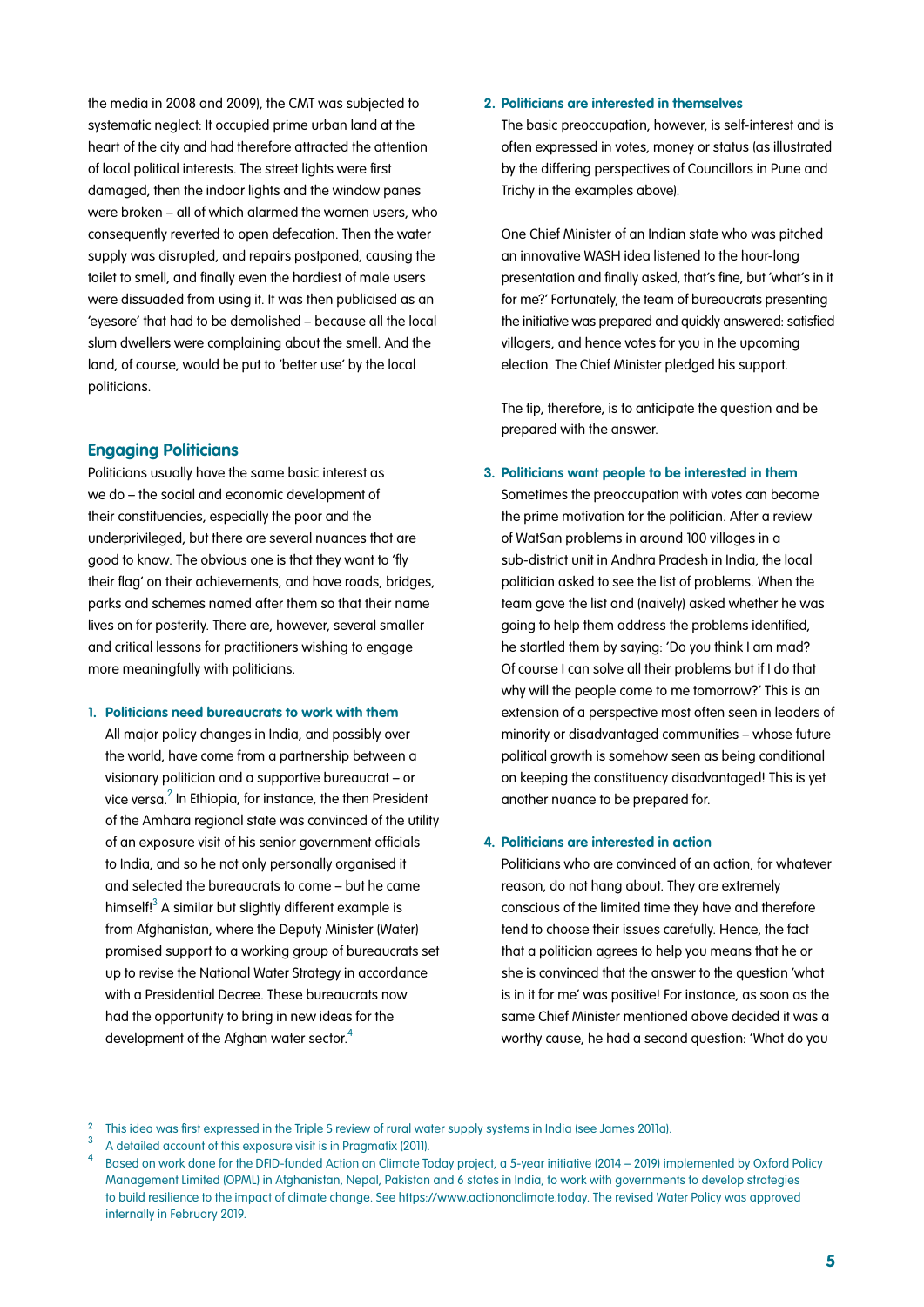want me to do?' Again, the team of bureaucrats was ready with a list of four actions which he readily agreed to. The tip, therefore, is to be prepared to be quizzed on plans and actions.

#### **5. Politicians are busy people**

Once you have worked out what interests politicians and what you need them to do, you need a clear plan of engagement. They are busy people and there is usually a long list of people wanting to meet them. To be treated more sympathetically and with greater attention than the rest, it is better to approach a politician through a mutual friend who has his/her ear: a good introduction cannot be underestimated. But that is only a foot in the door. Getting the elevator-pitch right, knowing when (or whether) to make a presentation, and having a concrete plan of action thought out with clear and detailed first steps are all necessary to open the door wider!

# **Mobilising political action**

It is not just that we need to understand and involve politicians, but we also need to understand the political economy of the voters in order to get at those chasing the votes. We also need to understand the bureaucrats, who listen to politicians despite their brusque show of power in office. Some tips from experience are the following.

# **1. Politicians will usually support a plan that appeals to a large group of voters**

The World Bank supported Karnataka Watershed Management project ('Sujala') used this insight to mobilise the community, do the participatory planning, and get these plans approved by local political structures (i.e. the village panchayats). Only then did they invite bigger politicians to chair the large stakeholder gatherings with farmers and other villages which was meant only to approve plans. This ensured that the bigger politicians did not try to exert 'undue influence' on the planning process and direct them towards their favourite constituents and away from others, that is, those who did not vote for them in the last election!

# **2. Locals are often left unconvinced by government field staff in BCC**

The converse also works. If locals do not buy into a plan, a politician usually will not support it, for fear of local resentment in the next election. A key reason why rural sanitation lagged behind in India was because of the inability of government field-level workers to address the questions and concerns of the local communities they were seeking to influence. From the first question of 'do you have a toilet in your house?' (and if the answer was 'No', as it usually was, that field worker's impact was already close to zero!), to more detailed apprehensions ('I eat one kilo of rice a day so this pit will fill in one month, who will then clean it?') and resistance ('My parents and grandparents did not use a toilet, why should I'?), the field workers were ill-equipped to bring about the expected behaviour change. And yet this aspect was never covered in the two-week training given to them prior to their work in the field. Fortunately, this was one of the issues taken up by the FINISH project in 2009 and later by the FINISH Society in India in their grassroot level work with rural field staff in over 10 states of the country. After a detailed brainstorming session, the FINISH Learning Guide (FINISH Society, 2013) came up with a list of common objections or concerns to constructing or using toilets that were frequently heard in the villages - and devised suitable 'responses' to each of these (see Annex 1) – both of which proved enormously useful in the field.

# **3. Local leaders prefer 'tying up' with local politicians above following a system**

Politicians from village headmen (Sarpanch) to districtlevel politicians (e.g. Zilla Parishad chairmen) prefer to pledge 'block votes' to larger politicians or a party – in other words 'our village/block/district will vote for you if you bring us government programmes and other benefits, never mind if it is out-of-turn'. This is how a village often gets things like multiple water supply systems, over-head tanks (OHTs) and mini-power pump (MPP) schemes. Elected politicians also get to know villages/blocks/districts that did not vote for them, and they sometimes strive to deny them development schemes and benefits. An NGO called FODRA operating on the outskirts of New Delhi city had to wait till a local politician was voted out in order to take up development work in a set of villages that he had deliberately neglected after he found out they had voted for his rival.<sup>5</sup>

Personal communication, Madhab Nayak, Director, Foundation for Development Research and Action (FODRA), New Delhi, during the India Knowledge Exchange Node (KEN) work of ISSUE 2 (2009 – 2011), implemented by WASTE, Netherlands.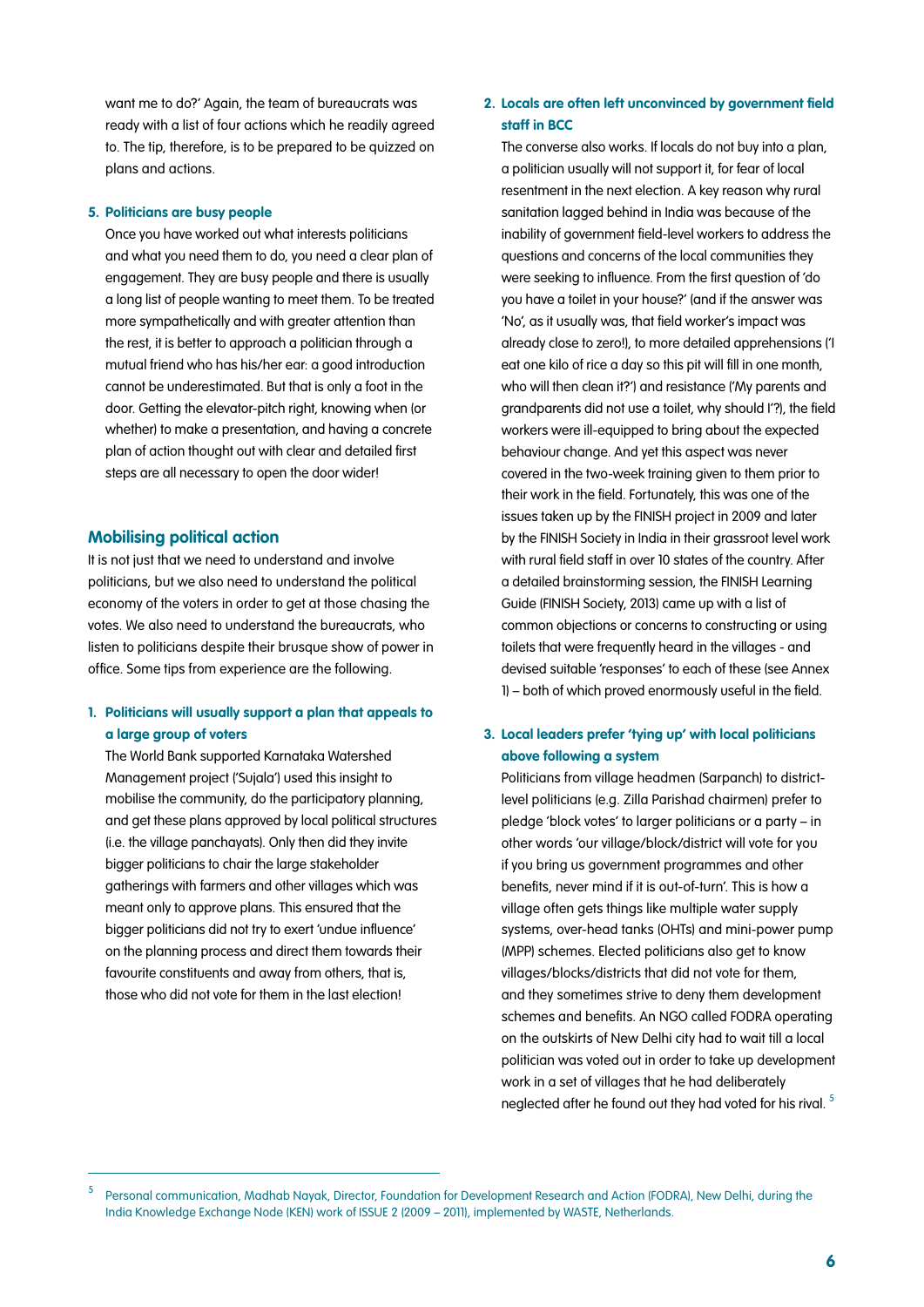# **4. Technocrats use and misuse data to keep politicians at bay**

A Secretary of the Rural Water Supply Department in Andhra Pradesh refused to sanction funds for additional facilities until he knew how much had already been spent where and on what. When he found out that the Department did not have any data on the issue, he set up WaterSoft – a state-level database that systematically collected and stored data on WASH investments to date in all 76,000 habitations in the state. However, after he left, the system was not updated since engineers could not 'afford' to have accurate data in the public domain. In informal discussions, the engineers told the IRC WASH Cost team that they deliberately fudge data in order to give themselves 'elbow room' when Chief Ministers call them up and order them to 'give water' to a new housing complex or industrial establishment being set up as a result of their 'tie-up' with the builders/industrialists. Since they were invariably punished with transfers to inhospitable places or unattractive positions if they failed to comply, they had to find innovative ways to give the water and provide official statistics to district, state and central agencies as required. They did this by not revealing how much water there really was available, but the end result was senior officials telling the team: 'Don't trust official data'.

# **5. Politicians can be mobilised to overcome bureaucratic resistance**

Politicians are powerful and can be used to further project interests. The Task Team Leader of a World Bank supported project (under preparation) in Sri Lanka personally met Ministers in Sri Lanka to ensure they gave the 'right message' down the line – and also suggested 'preferred bureaucrats' to be designated to work on the project. Politicians can also influence key decisions by, for example, inserting items into the agenda of planned Budget Finance Committee meetings (which decide on state-level or central budgets for the next financial year) or identifying the best sources of funding and other support, even if the official deadlines for these have passed.

## **Planning the engagement**

These ideas have been used to plan the engagement in the India District Planning initiative of IRC India. The main steps are outlined below.

Steps in the India District Planning

## **1. Conceptual clarity**

Starting with a concept note, an iterative process of getting comments, having discussions to brainstorm ideas, and revising the concept notes, is being used to work out what is to be done and how.

## **2. Working out political 'hooks'**

Given that sanitation has been highlighted by the Prime Minister's Swachch Bharat Mission (SBM), and that tackling solid waste, liquid waste and faecal sludge are fast becoming high political priorities (e.g. in Kerala and Tamil Nadu in south India), an option being considered is to select areas where sanitation and waste disposal are high political priorities. Another consideration is to work in areas where the local politicians (MPs and GP heads) are already interested.

#### **3. Selecting 'committed' bureaucrats**

District selection is being planned based on where district-level bureaucrats (Collectors) are likely to be interested and supportive. Experience suggests that this should not be a district where the previous Collector was a major supporter of WASH – since that is an almost automatic demotivation for a new Collector (because the credit of any future success will go to the predecessor!).

## **4. Timing the bite**

The year before a Parliamentary or State Legislative Assembly election is a good time to start preparing the project (see Step 1 above) since elected politicians will have a long enough time-frame (4-5 years) to deliver results. However, it would be wise to wait till the elections are over to find out district responsibilities, appointments and/or transfers of bureaucrats, and then select districts according to who is where.

## **5. Sustaining awareness**

Politicians and bureaucrats can change – and even if they don't, they may forget the project, especially with year-long gestation periods and multiple agendas. It is vital therefore to have a 'Champion', the politician who stands to gain the most and therefore supports your initiative most meaningfully. Even then, it is useful to plan regular meetings (and exposure visits) to keep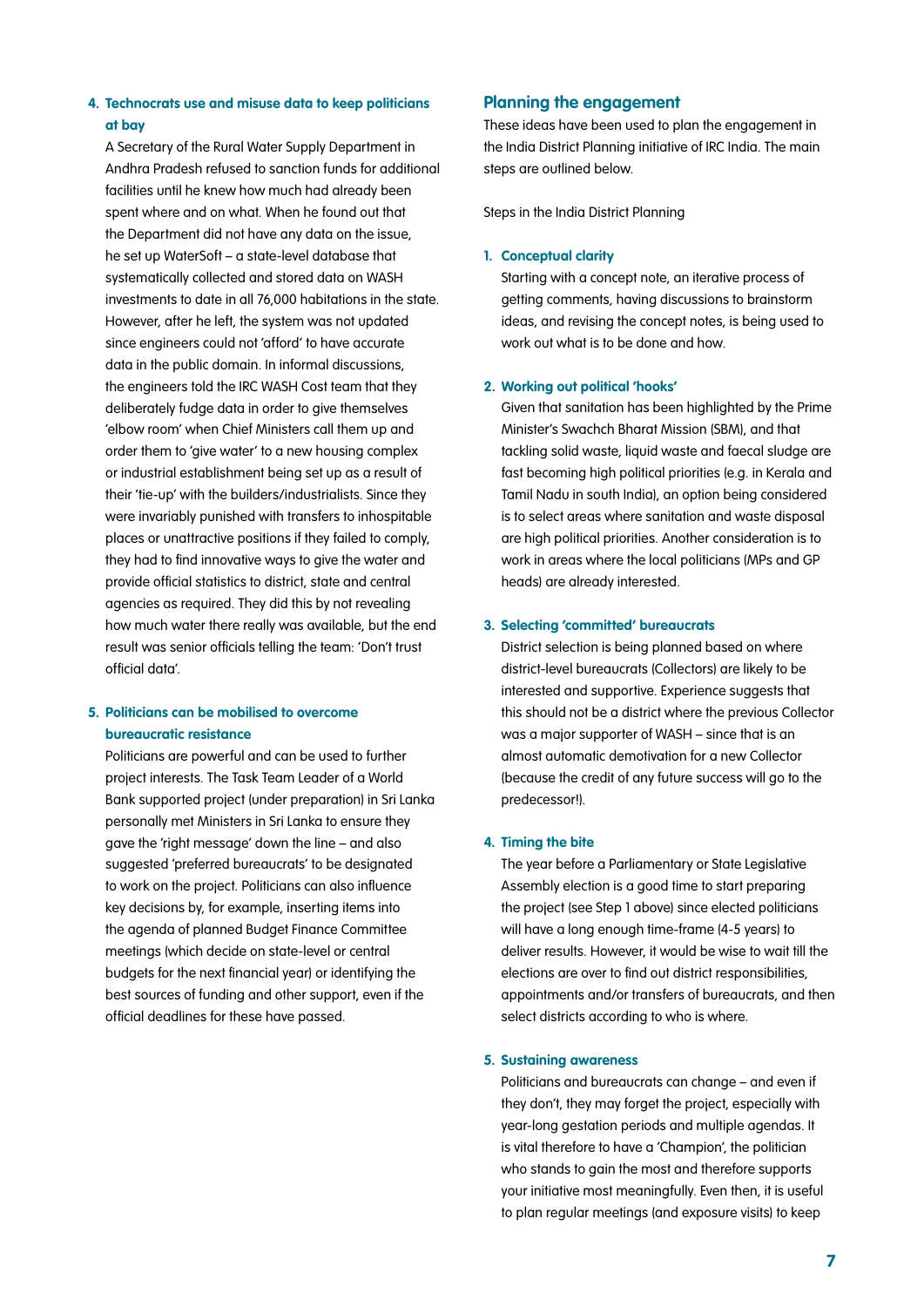these 'champions' updated on progress, request their assistance for trouble-shooting, and generally keep them feeling involved in the project. This is especially true for new politicians or those at lower levels such as councillors or village headmen, and it is not enough to just keep senior bureaucrats informed which is what happens in most cases.

# **Conclusions**

Business as usual (BAU) in project planning and implementation is to work with bureaucrats – who are literate, aware and interested. But we forget that they are meant to obey their political masters, the politicians. Politicians are usually left out of regular project planning, for various reasons, or are dealt with only perfunctorily such as an initial meeting with the Minister. But this is an opportunity lost.

Dealing with politicians, however, needs planning and preparation. They ask more probing and direct questions to which we often do not have answers. For instance, during a flood or impending drought, they could ask you for a plan to provide assistance – and will not be satisfied if you tell them you need three months to come up with one! As an aside, the best answer to that question may be to tell them you will have a Concept Note by the next evening. You then do some frantic emailing and telephoning to get the right people (i.e. those with on-going research or past experience), the right core activities, and the right contacts for a one-page Concept Note (politicians are rarely interested in longer ones) and promise a longer 'Action Plan' in a week's time!

Finally, a lot of good work can be undone if the local politician has not been appeased or feels slighted. Engaging with them regularly from the start can help reduce this risk. And with a huge task on hand such as changing WASH systems, it is better to use all resources at hand, and not leave opportunities unexplored.

# **Acknowledgements**

I would like to thank all those who helped develop my 'political antennae' over the last 25 years of practice, including both helpful and unhelpful civil servants, donor agency staff at the World Bank, DfID, European Union, UNICEF, UNDP, work colleagues, NGO and INGO staff, fellow consultants, and friends.

## **Keywords**

Rural WASH, urban WASH, political economy analysis, South Asia

# **Contact details**

aijames2005@amail.com +91 9810113698

# **References**

- FINISH Society. 2013. The Learning Guide: Improving Individual and Institutional Learning for Sanitation and Waste Management, Part B: Sanitation, Unpublished monograph. Gouda: WASTE.
- James, A. J., 2014. Addressing gender and social inclusion issues in urban water and sanitation in India. Report submitted to the World Bank, New Delhi Office.
- James, A.J., 2011. India: Lessons for Rural Water Supply: Assessing progress towards sustainable service delivery. The Hague: IRC International Water and Sanitation Centre and Delhi: IMaCS.
- Pragmatix. 2011. Study tour on watershed management in India by a delegation from the Government of Ethiopia. Report submitted to the Project Coordinator, Tana-Beles Integrated Water Resources Management Project, Ministry of Water and Energy, Government of Ethiopia.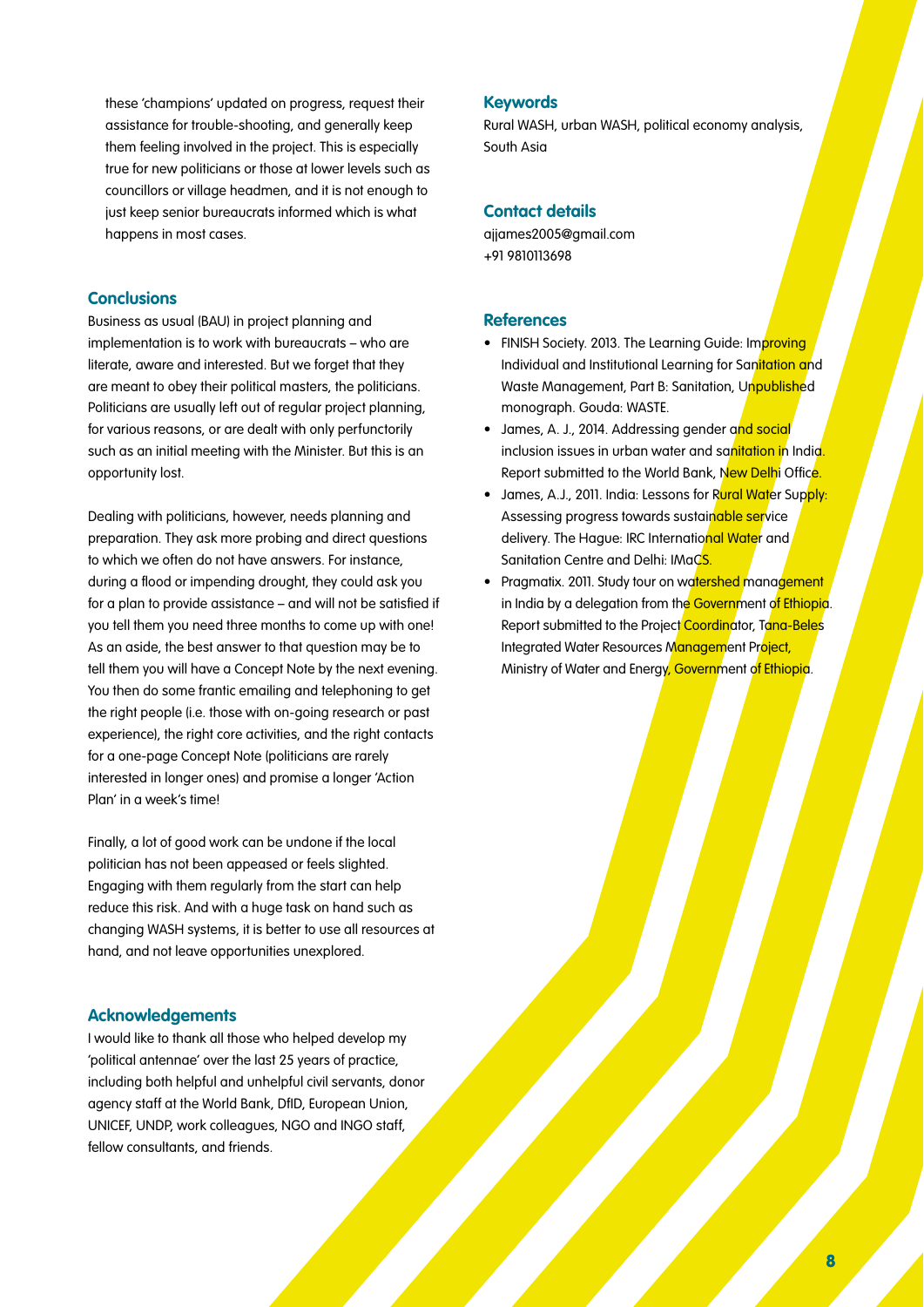# **ANNEX 1: Community concerns and how to handle them**

These responses to concerns were devised in FINISH Training Workshops held in Chennai and Ooty in May-June 2011 and finalized in the FINISH Master Trainers Workshop in Trichy in November 2011 (reproduced from FINISH Society, 2013, Chapter 3: Addressing Community Concerns).

|                | <b>COMMUNITY CONCERN</b>                                                                                      | <b>HOW TO HANDLE</b>                                                                                                                                                                                                                                                                                                                                                                                                                                                                                                                                                                                                                                                         |
|----------------|---------------------------------------------------------------------------------------------------------------|------------------------------------------------------------------------------------------------------------------------------------------------------------------------------------------------------------------------------------------------------------------------------------------------------------------------------------------------------------------------------------------------------------------------------------------------------------------------------------------------------------------------------------------------------------------------------------------------------------------------------------------------------------------------------|
| ı              | 'Toilets are too expensive to<br>construct'                                                                   | • It does not have to be expensive; there are low-cost options as well<br>You can build according to your need. Just like you can buy a shirt (or a<br>saris) for a range of prices, ranging from the cheap to the very expensive,<br>there are also toilets for a range of costs - and not all are expensive<br>The cost of a toilet will be lower than what you and your family will spend<br>$\bullet$<br>in health expenses, due to water-borne illnesses in the future                                                                                                                                                                                                  |
| $\overline{2}$ | 'Will you construct low-cost<br>toilets in your own house?'                                                   | Yes, if that is my choice, I will certainly do it<br>But my choice is to have a good toilet - why can't you also do so?!                                                                                                                                                                                                                                                                                                                                                                                                                                                                                                                                                     |
| 3              | 'But people with toilets also<br>have diarrhoea!'                                                             | • Yes, that is possible. And must be because someone is going for open<br>defecation - or you are not washing your hands or you are letting flies sit<br>on your food                                                                                                                                                                                                                                                                                                                                                                                                                                                                                                        |
| 4              | 'We have been going outside<br>to defecate for generations;<br>what is wrong in continuing our<br>tradition?' | Times have changed! Tastes have changed. For instance, mobile phones<br>٠<br>were not there then, but are there now - can you stop the change?<br>Population density has increased. In earlier times, there were designated<br>$\bullet$<br>open spaces (defecation areas) where people would go, but now it is no<br>longer so - and you have to go and sit along the roadside, in full view of<br>passers-by                                                                                                                                                                                                                                                               |
| 5              | 'We feel more comfortable<br>going outside to defecate'                                                       | • As a result of one fellow going outside, the entire village gets spoilt!<br>In the rainy season, or at night, will it be as comfortable?                                                                                                                                                                                                                                                                                                                                                                                                                                                                                                                                   |
| 6              | 'We can socialize with friends<br>outside'                                                                    | • You can choose a better time - and a more pleasant environment - to<br>socialize!<br>• It can get dangerous if you are going outside, even with a friend,<br>chain-snatching, molestation, snake-bite  so what is more important?<br>Enjoying 'socialization' even despite such dangers, or being safe and<br>using a toilet at home?                                                                                                                                                                                                                                                                                                                                      |
| $\overline{7}$ | 'We get exercise when we go<br>outside to defecate'                                                           | You can still walk and get your exercise -after defecation!<br>You can walk around - and come back and defecate!<br>$\bullet$                                                                                                                                                                                                                                                                                                                                                                                                                                                                                                                                                |
| 8              | 'We can smoke when we go<br>outside to defecate'                                                              | • You can go outside the house and smoke- and then come back to<br>defecate in the toilet!<br>It is all psychological. It cannot be a physical problem since it does not<br>affect others  So you can convince yourself that coffee or water will also<br>work as well!                                                                                                                                                                                                                                                                                                                                                                                                      |
| 9              | 'To save time, I do on the way<br>to my fields'                                                               | Yes, but remember that you are affecting the health of other innocent<br>$\bullet$<br>people in the village, by helping the spread of diseases like diarrhoea.                                                                                                                                                                                                                                                                                                                                                                                                                                                                                                               |
| 10             | 'Toilets have a bad smell'                                                                                    | If you sit next to a person who is defecating in the open, will it not smell<br>bad too?<br>And what about during the rainy season?<br>$\bullet$<br>A well-constructed toilet will not smell<br>If you use the toilet properly, it will not smell; if you use it wrongly, or don't<br>flush, the smell will come. Also, the pit must have a tight cover, so that it<br>does not smell<br>• If you keep the toilet clean, it won't smell! If course if you don't wash your<br>clothes for 3 days, won't it smell?<br>• Don't worry about the smell - I will help you construct a toilet which will<br>not smell<br>• See, Ms. Y's toilet does not smell - come I'll show you! |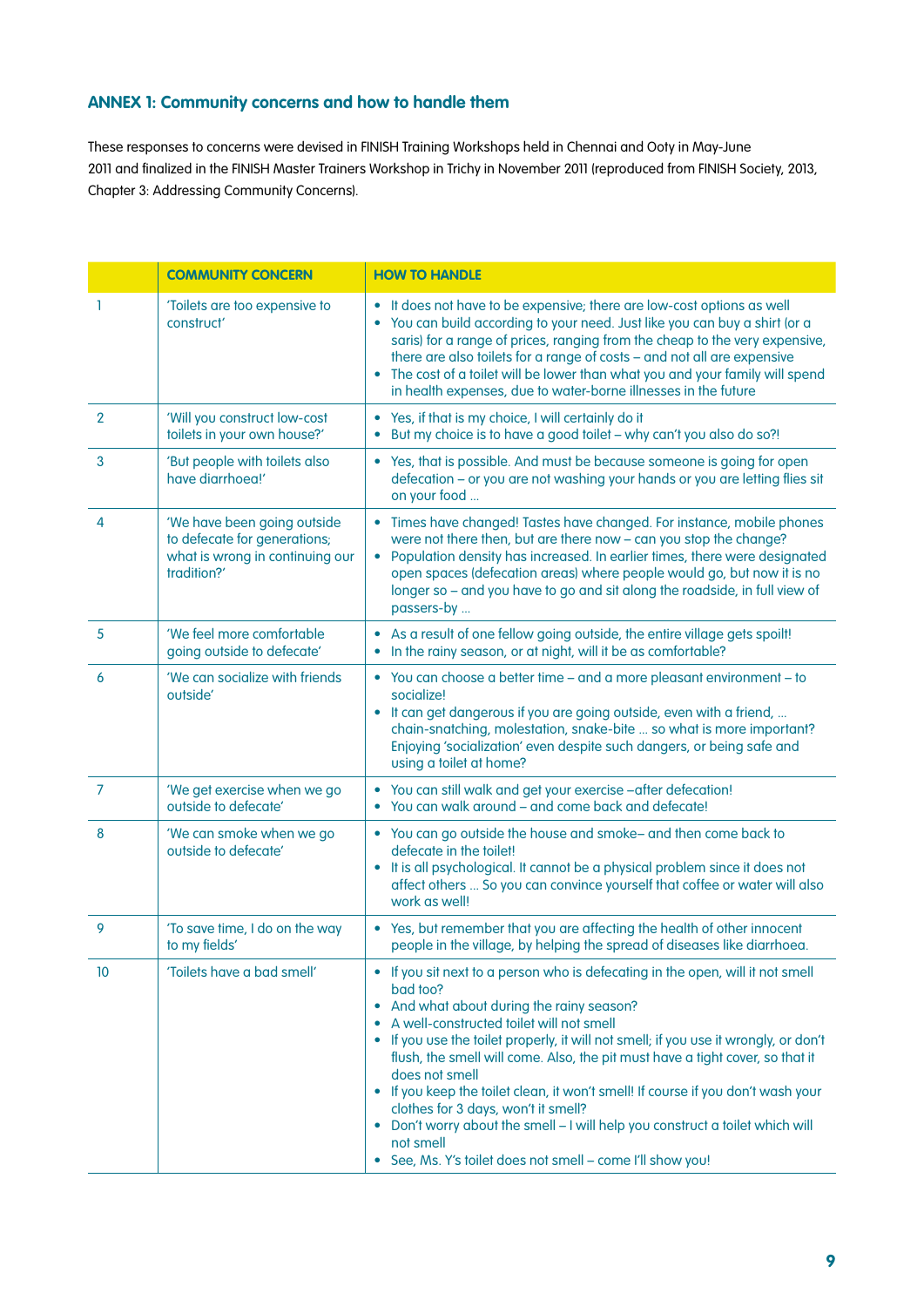|              | <b>COMMUNITY CONCERN</b>                                                                                          | <b>HOW TO HANDLE</b>                                                                                                                                                                                                                                                                                                                                                                                                                                                                                                                                                                                                                                                                                                                                                                                                           |
|--------------|-------------------------------------------------------------------------------------------------------------------|--------------------------------------------------------------------------------------------------------------------------------------------------------------------------------------------------------------------------------------------------------------------------------------------------------------------------------------------------------------------------------------------------------------------------------------------------------------------------------------------------------------------------------------------------------------------------------------------------------------------------------------------------------------------------------------------------------------------------------------------------------------------------------------------------------------------------------|
| $\mathbf{1}$ | 'There is no space to construct<br>toilets'                                                                       | • How much space do you think you will need? Come, I will show you the<br>space in your house<br>• Ok, you can share a toilet then? We can help you to build a shared toilet<br>for you and your neighbours - we will show you different toilet options<br>(including on your roof, or on your verandah)                                                                                                                                                                                                                                                                                                                                                                                                                                                                                                                       |
| 12           | 'My father in law has just used<br>the toilet; how can I go after<br>him?                                         | • Have you used a community toilet in a city? Do you know who used it<br>before you? Then why are you bothered?!<br>• But, you must keep it clean and we will help you keep it clean                                                                                                                                                                                                                                                                                                                                                                                                                                                                                                                                                                                                                                           |
| 13           | 'There is no water for drinking;<br>how can we find water to pour<br>into the toilet?'                            | • There is a difference between drinking water and other uses - you don't<br>have to use potable water for the toilet!<br>• Even now, you are defecating and using water - so some water IS available<br>- now we have toilet options that will use less water (3-4 litres only)<br>• If there is acute water scarcity - have to go 2-3 km to get water - at that<br>time, all people who want toilets can ask government for water - then<br>govt will provide! Collective action can work<br>• 'Scarcity of water' is relative - there is always some water, otherwise no<br>life is possible.<br>• Use stored water - that is usually poured out in the morning - for<br>flushing?<br>• You can collect water and bring home - instead of 5 people going out<br>every day to defecate in the open, carrying water with them |
| 14           | 'We will have to queue for a<br>toilet inside the house; but there<br>is no queue outside!                        | How long does it take you to walk up to the defecation area?<br>How impatient can you get? In a family, normally, no one gets up at the<br>$\bullet$<br>same time  so you can all go at different times                                                                                                                                                                                                                                                                                                                                                                                                                                                                                                                                                                                                                        |
| 15           | 'How can we have a toilet in<br>same house as a 'god' or puja<br>room <sup>'?</sup>                               | Remember, a toilet is 'Arogya mandir'<br>Defecation is natural - part of the same body that God has created - all<br>God says is to keep it clean<br>Don't cut off your finger to keep your nails clean - only need to keep the<br>$\bullet$<br>nails clean!                                                                                                                                                                                                                                                                                                                                                                                                                                                                                                                                                                   |
| 16           | 'This pit will fill in 3 months,<br>then 'Who will clean the pit?'<br>Not me, so won't build toilet               | • If it is not constructed properly, it will fill up. But if it is constructed<br>properly, it will last for at least 5 years.<br>• Wet human faecal matter is 250g on average, but when it is dry, it<br>weighs only 10g! (matchbox size) Thus, when dry, faecal matter will not<br>take so much space and fill up your pit so quickly                                                                                                                                                                                                                                                                                                                                                                                                                                                                                        |
| 15           | 'Cleaning is a problem: so<br>we open or use the toilet only<br>when guests come'                                 | • Cleaning is not a problem if you use it properly (i.e., first wet the pan,<br>then defecate, then flush)<br>Cleaning must be shared - by everyone in the family!                                                                                                                                                                                                                                                                                                                                                                                                                                                                                                                                                                                                                                                             |
| 16           | 'Toilet is only for women; men<br>continue to go out'                                                             | • But if men defecate outside, they will make the whole village unsafe -<br>polluting all the water and causing health problems!                                                                                                                                                                                                                                                                                                                                                                                                                                                                                                                                                                                                                                                                                               |
| 17           | 'Children are scared to use the<br>toilet'                                                                        | • Go with your child to the toilet initially, show them, train them  and they<br>will no longer be afraid                                                                                                                                                                                                                                                                                                                                                                                                                                                                                                                                                                                                                                                                                                                      |
| 18           | 'Defecating in the open is<br>a long-term habit and very<br>difficult to change'                                  | • Change is necessary - as in the rest of the world - now that you know<br>the dangers of ill-health - and the impact on others in your village - you<br>need to change now                                                                                                                                                                                                                                                                                                                                                                                                                                                                                                                                                                                                                                                    |
| 19           | The toilet used for storage -<br>and so we can't use it now!'                                                     | Think of all the benefits of having a toilet: Not only health benefits but<br>$\bullet$<br>also safety, security, convenience, dignity - especially for women, sick,<br>disabled and elderly. Think about these people.                                                                                                                                                                                                                                                                                                                                                                                                                                                                                                                                                                                                        |
| 20           | 'A toilet is low priority, after 'roti,<br>kapda or makaan'. We would<br>rather spend money on better<br>things!' |                                                                                                                                                                                                                                                                                                                                                                                                                                                                                                                                                                                                                                                                                                                                                                                                                                |
| 21           | 'A toilet is a non-productive<br>investment; it does not<br>generate income'                                      | • Benefits are not always in terms of money, there are intangibles such as<br>time saving, better health, less leave, less wage loss due to days sick,<br>more savings on health costs, less strain and tension (esp. women)                                                                                                                                                                                                                                                                                                                                                                                                                                                                                                                                                                                                   |